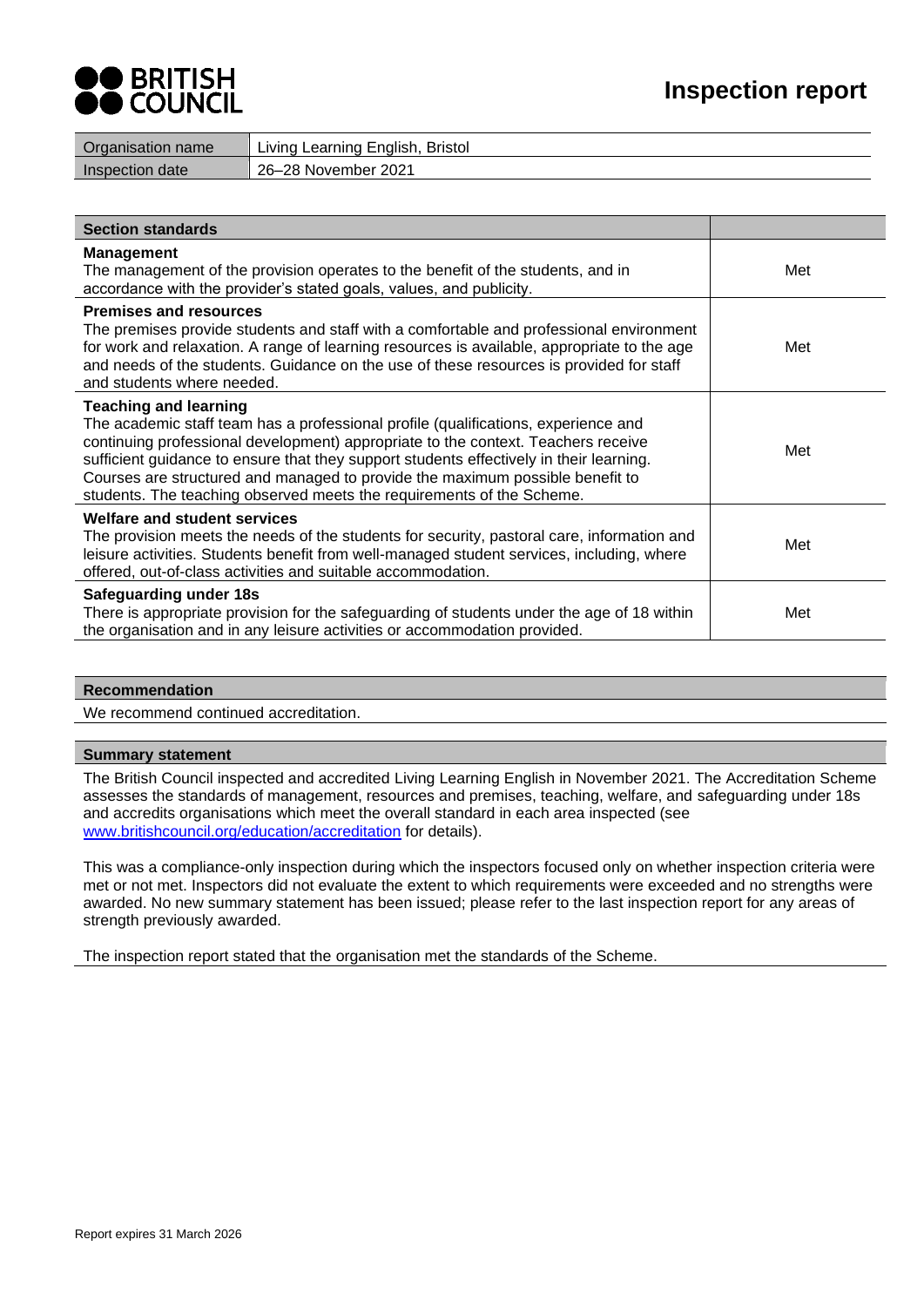## **Introduction**

Living Learning English (LLE) is a home tuition provider with a head office based in Bristol. It also offers guardianship services for young learners. As homes are located across the UK, provision is supported where practical by a team of regional representatives, although currently the core team carry out the majority of the work required.

During the pandemic, provision was reduced, although some services were able to continue at different points during lockdown, with appropriate safety measures, because of the individualised nature of programmes, within teachers' homes.

The inspection involved two inspectors and took one day and a half day, spread across three days. Due to the global pandemic the inspection was conducted remotely. Meetings were held with the principal, the academic manager, the senior guardianship manager, the business development manager and one of the course managers. Documents held by head office were viewed.

Eight teachers and their homes were inspected. Each remote visit lasted approximately one hour and included a brief one-to-one discussion with both teacher and student, a tour of the home, and a class observation of approximately twenty minutes. Some documents held by teachers were also viewed.

#### **Address of main site/head office**

27 Portland Square, Bristol BS2 8SA

#### **Description of sites observed**

The head office was not seen, and staff were mostly working remotely. Eight teachers' home were viewed virtually; all included designated teaching and learning space as well as living accommodation.

| <b>Course profile</b>                                           | Year round  |             | <b>Vacation only</b> |      |
|-----------------------------------------------------------------|-------------|-------------|----------------------|------|
|                                                                 | <b>Run</b>  | Seen        | Run                  | Seen |
| General ELT for adults (18+)                                    | ⊠           | $\boxtimes$ | $\boxtimes$          |      |
| General ELT for adults (18+) and young people (16+)             | ⊠           | $\boxtimes$ | $\boxtimes$          |      |
| General ELT for juniors (under 18)                              | $\boxtimes$ | $\boxtimes$ | $\boxtimes$          |      |
| English for academic purposes (excludes IELTS preparation)      | $\boxtimes$ |             | $\boxtimes$          |      |
| English for specific purposes (includes English for Executives) | ⊠           |             | $\boxtimes$          |      |
| Teacher development (excludes award-bearing courses)            |             |             |                      |      |
| ESOL skills for life/for citizenship                            |             |             |                      |      |
| Other                                                           |             |             |                      |      |

## **Comments**

A range of different courses are offered and created as bespoke programmes by teachers. Programmes are predominantly one-to-one, but two-to-one is also offered. The majority are general English courses for younger learners.

#### **Management profile**

The senior management team reports to the principal and consists of the academic manager, the business development manager/course manager, and the senior guardianship manager. Another course manager and the administration team also report to the principal. Academic consultants, regional representatives, guardianship managers and a business administrator support these main roles, and a further two posts – an accounts manager and an office manager – have been vacant during the pandemic. Teachers are self employed and their work is coordinated by the academic manager and other managers as appropriate.

#### **Accommodation profile**

Homestay is the only accommodation offered. It is always arranged by the organisation.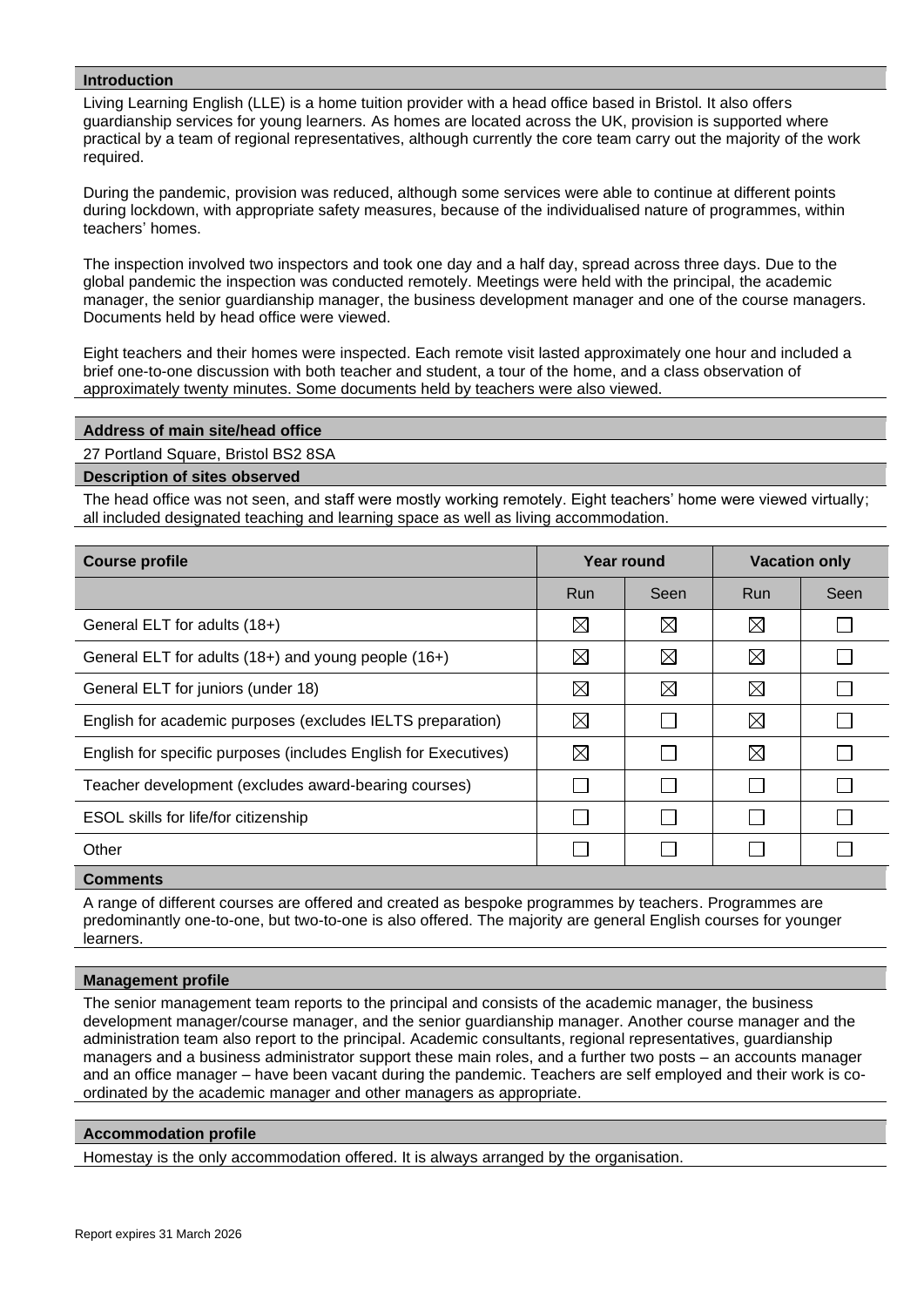## **Summary of inspection findings**

#### **Management**

The provision meets the section standard. The management of the provision operates effectively and efficiently to the clear benefit of the students, and in accordance with the provider's stated goals, values, and publicity.

#### **Premises and resources**

The provision meets the section standard. Premises provide very comfortable and professional environments for work and relaxation. A good range of learning resources is available, highly appropriate to the age and needs of the students. Guidance on the use of these resources is provided for staff and students where needed.

#### **Teaching and learning**

The provision meets the section standard. The academic staff team has a professional profile (qualifications, experience and continuing professional development) appropriate to the context. Teachers receive sufficient guidance to ensure that they support students effectively in their learning. Courses are structured and managed to provide the maximum possible benefit to students. The teaching observed met the requirements of the Scheme.

#### **Welfare and student services**

The provision meets the section standard. The provision meets the needs of the students for security, pastoral care, information and leisure activities very well. The services offered, including very suitable accommodation and a tailor-made programme of out-of-class activities for each student are extremely well managed and delivered.

#### **Safeguarding under 18s**

The provision meets the section standard. There is very good provision for the safeguarding of students under the age of 18 within the host/teachers' homes and in the programme of leisure opportunities offered, which is suited to each student.

#### **Declaration of legal and regulatory compliance**

The items sampled were satisfactory.

#### **Evidence**

#### **Management**

| <b>Strategic and quality management</b>                                                                                                                                                        | Met |
|------------------------------------------------------------------------------------------------------------------------------------------------------------------------------------------------|-----|
| M1 There is a clear statement describing the goals and values of the organisation, which<br>is made known to all staff.                                                                        | Met |
| M2 The management has clear objectives for the future of the organisation and has<br>realistic plans to achieve them.                                                                          | Met |
| M3 There is a documented and clearly understood structure for the ELT operation. There<br>are sufficient staff to manage and deliver the provision, and to ensure continuity at all<br>times.  | Met |
| M4 There are effective channels of communication between all involved in the ELT<br>operation, and between the ELT operation and any wider organisation of which it is a part.                 | Met |
| M5 The provider regularly obtains and records feedback from students on all the services<br>offered. Feedback is circulated to relevant staff and appropriate action is taken and<br>recorded. | Met |
| M6 The provider regularly seeks and records feedback from all staff on the services<br>offered. Appropriate action is taken and recorded.                                                      | Met |
| M7 The provider reviews systems, processes and practices with a view to continuing<br>improvement. Appropriate action is taken and recorded in an annual self-evaluation.                      | Met |
| <b>Comments</b>                                                                                                                                                                                |     |

The organisation has clear objectives and its strategic plan effectively grounds these in the context of the current market and developments in the ELT industry. LLE's goals, values and mission statement were developed with the senior team, and are well set out and communicated. The management structure is clear, and the team approach adopted by managers results in widely shared knowledge and experience of all aspects of the work of the organisation. This facilitates good cover arrangements, and the team's work is strongly supported by very good communications and effectively enabled by good technology. There is a clear cycle of continuous improvement drawing on information from staff and student feedback in particular, both of which are regularly collected and acted upon.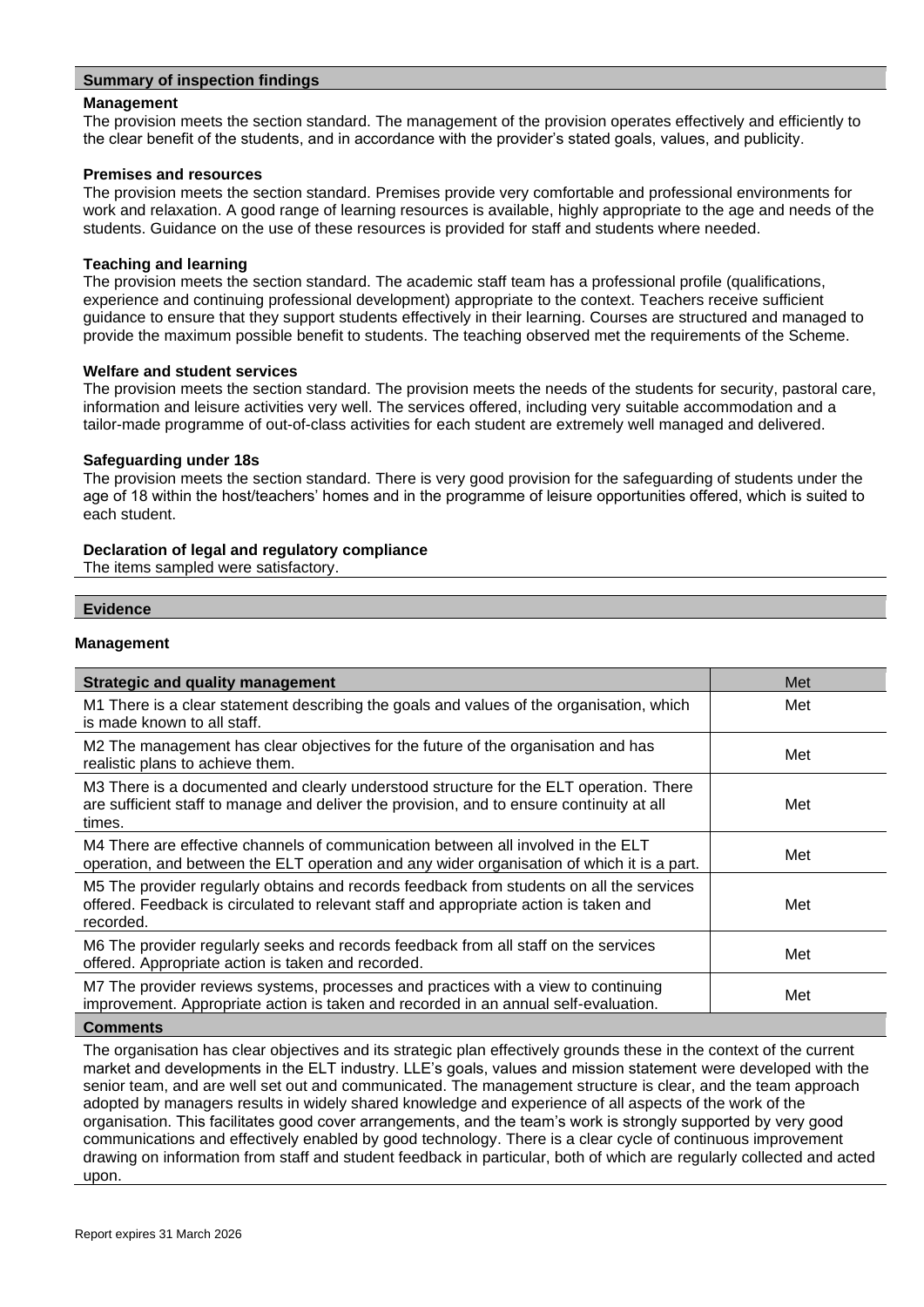| Staff management and development                                                                                                                                                        | Met |
|-----------------------------------------------------------------------------------------------------------------------------------------------------------------------------------------|-----|
| M8 The provider implements appropriate human resources policies, which are made<br>known to staff.                                                                                      | Met |
| M9 The provider specifies the duties of all staff working with ELT students, and regularly<br>reviews these.                                                                            | Met |
| M10 There are effective procedures for the recruitment and selection of all staff.                                                                                                      | Met |
| M11 There are effective induction procedures for all staff.                                                                                                                             | Met |
| M12 There are effective procedures for monitoring and appraising all staff, and for<br>handling unsatisfactory performance or conduct. These procedures are made known to all<br>staff. | Met |
| M13 There are effective procedures to ensure the continuing professional development of<br>all staff to meet the needs of the individual, the students and the organisation.            | Met |
| <b>Comments</b>                                                                                                                                                                         |     |

Robust systems ensure that staff are well recruited, inducted, supported and monitored, as well as given opportunities for development. There is a clear sense that LLE is a good organisation to work with.

| <b>Student administration</b>                                                                                                                                                                               | Met |
|-------------------------------------------------------------------------------------------------------------------------------------------------------------------------------------------------------------|-----|
| M14 Staff are helpful and courteous to students and their representatives, and provide<br>satisfactory levels of customer service.                                                                          | Met |
| M15 Students or their representatives receive sufficient information and advice on their<br>course choices before arrival and during their stay.                                                            | Met |
| M16 Staff carry out enrolment, cancellation and refund procedures efficiently, fairly, and<br>with appropriate sensitivity.                                                                                 | Met |
| M17 There are effective systems in place to maintain accurate and up-to-date records of<br>student enrolment, payment and course details. These records are accessible at all times<br>to authorised staff. | Met |
| M18 There are effective systems to maintain up-to-date and accessible records of local<br>contact details for students, and their designated emergency contacts.                                            | Met |
| M19 There is a clear and effective policy on student attendance and punctuality that is<br>known to all staff and students and is applied consistently.                                                     | Met |
| M20 All staff and students are made aware of conditions and procedures under which a<br>student may be asked to leave the course.                                                                           | Met |
| M21 All students and, where appropriate, group leaders and parents/legal guardians,<br>receive information in writing about how to make a complaint.                                                        | Met |
| <b>Comments</b>                                                                                                                                                                                             |     |

Staff understand each others' roles and are able to step in and cover or offer support as required. The bespoke programmes offered entail very high levels of communication, information and advice to clients. A range of languages is spoken within the team. Technology provides excellent support and information is easy for staff to retrieve. There are clear policies and procedures for dealing with complaints and student conduct. Although attendance is unlikely to be a problem in the home tuition context, there is a good level of response and support to any issues arising.

| <b>Publicity</b>                                                                                                                                                                        | Met |
|-----------------------------------------------------------------------------------------------------------------------------------------------------------------------------------------|-----|
| M22 All publicity and information is accurate, and gives rise to realistic expectations about<br>the premises, location, and the extent and availability of the services and resources. | Met |
| M23 All publicity and information about the provider and the services it offers is in clear,<br>accurate and accessible English.                                                        | Met |
| M24 Publicity gives clear, accurate and easy-to-find information on the courses.                                                                                                        | Met |
| M25 Publicity includes clear, accurate and easy-to-find information on costs.                                                                                                           | Met |
| M26 Publicity or other information made available before enrolment gives an accurate<br>description of the level of care and support given to any students under 18.                    | Met |
| M27 Publicity gives an accurate description of any accommodation offered.                                                                                                               | Met |
| M28 Descriptions of staff qualifications are accurate.                                                                                                                                  | Met |
| M29 Claims to accreditation are in line with Scheme requirements.                                                                                                                       | Met |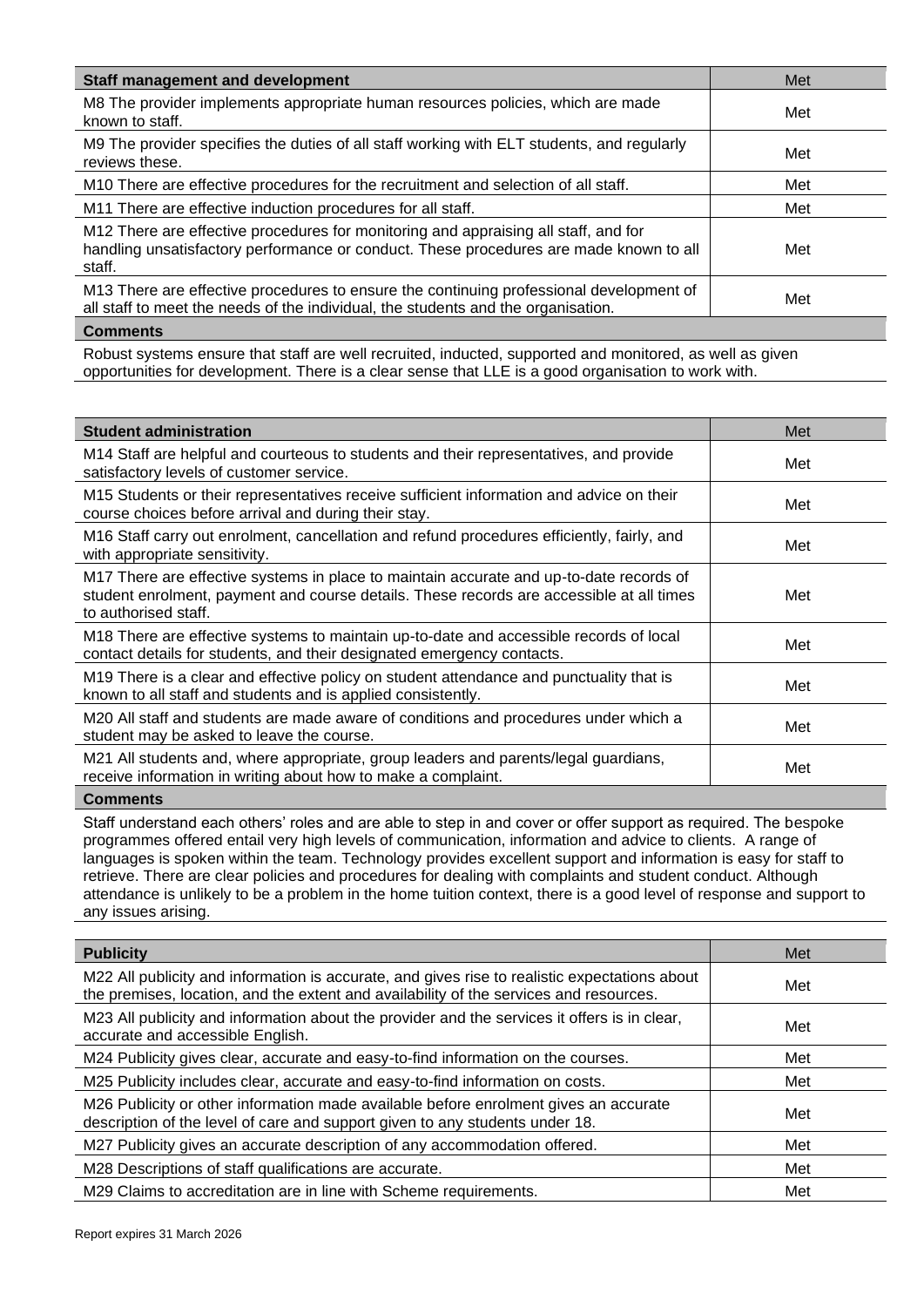There is a website and a brochure, which is downloadable from the website.

Publicity is detailed, accurate, comprehensive, well presented, and enhanced by photographs of actual provision.

## **Premises and resources**

| <b>Premises and facilities</b>                                                                                                                                                | Met |
|-------------------------------------------------------------------------------------------------------------------------------------------------------------------------------|-----|
| P1 Premises, including any external areas, are in a good state of repair, cleanliness and<br>decoration, and provide a comfortable environment for students and staff.        | Met |
| P2 Classrooms and other learning areas provide a suitable study environment.                                                                                                  | Met |
| P3 Students have adequate room and suitable facilities for relaxation and the<br>consumption of food.                                                                         | Met |
| P4 Free drinking water is available. A choice of appropriate food at affordable prices is<br>available to students on site, if not available locally.                         | Met |
| P5 There is adequate signage to buildings, routes, rooms and exits, and there are<br>facilities for the display of general information.                                       | N/a |
| P6 There is sufficient space for all staff, for meetings, relaxation and the storage of<br>personal possessions, and for teachers to carry out their preparation and marking. | Met |
| <b>Comments</b>                                                                                                                                                               |     |

The teachers' homes observed were all in a very good state of repair, very clean and well maintained. Appropriate learning areas were available, and a good study environment had been created, including display in some cases. Food and drink is normally available on demand, and students are encouraged to help with preparation and/or have input into what they eat and drink.

| <b>Learning resources</b>                                                                                                                                                                                            | Met |
|----------------------------------------------------------------------------------------------------------------------------------------------------------------------------------------------------------------------|-----|
| P7 There are sufficient learning resources for the number of students enrolled,<br>appropriate to their age and the level, length and type of courses offered.                                                       | Met |
| P8 There are appropriate resources for teachers, which are adequate in number,<br>accessible, and well maintained and organised.                                                                                     | Met |
| P9 Any educational technology inside the classroom and elsewhere is well maintained<br>with adequate technical support. Staff receive appropriate training in using the available<br>technology to support learning. | Met |
| P10 Any facilities provided for additional or independent learning are appropriately<br>equipped and organised.                                                                                                      | N/a |
| P11 Students receive guidance on the use of any resources provided for independent<br>learning.                                                                                                                      | N/a |
| P12 There is a policy for the continuing review and development of teaching and learning<br>resources, and evidence of its implementation.                                                                           | Met |
| <b>Comments</b>                                                                                                                                                                                                      |     |

A good range of resources is provided by LLE, including recently acquired online teaching materials which are highly accessible and well organised. Teachers also use their own resources to varying degrees. Technology is managed by teachers themselves, but training in the use of digital resources is provided.

## **Teaching and learning**

| <b>Academic staff profile</b>                                                                                                                          | Met |
|--------------------------------------------------------------------------------------------------------------------------------------------------------|-----|
| T1 All academic staff have a level of education normally represented by a Level 6<br>qualification on the Ofqual register of regulated qualifications. | Met |
| T2 The teaching team has ELT/TESOL qualifications relevant to the courses they are<br>teaching.                                                        | Met |
| T3 The teaching team has a range of experience, knowledge and skills appropriate to the<br>courses offered and the needs of the learners.              | Met |
| T4 The academic manager/academic management team has an appropriate professional<br>profile to provide academic leadership.                            | Met |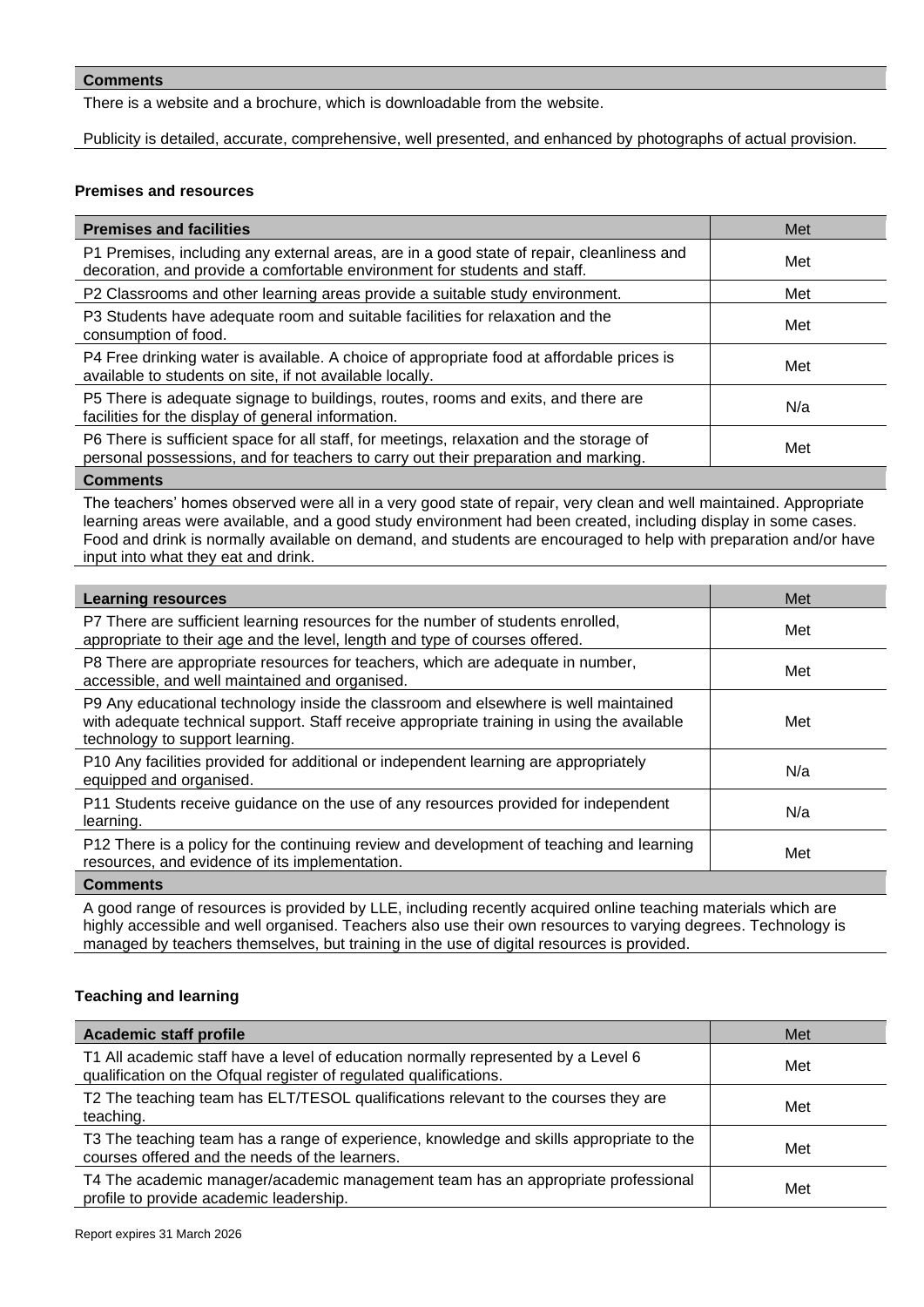The academic manager is TEFLQ with appropriate experience. Teachers are appropriately qualified, and the team as a whole has a good range of experience and skills for the courses offered; many have QTS status and/or experience with younger learners.

| <b>Academic management</b>                                                                                                                  | Met |
|---------------------------------------------------------------------------------------------------------------------------------------------|-----|
| T5 Teachers are matched appropriately to courses.                                                                                           | Met |
| T6 There are effective procedures for the appropriate timetabling of students, teachers,<br>courses and classrooms.                         | Met |
| T7 There are formalised arrangements, satisfactory to students and staff, for covering for<br>absent teachers.                              | Met |
| T8 Where enrolment is continuous, explicit attention is paid to all aspects of academic<br>management affected.                             | N/a |
| T9 There are effective arrangements, led by an academic manager, to ensure appropriate<br>day-to-day guidance and support for all teachers. | Met |
| T10 There are effective arrangements for the observation and monitoring of teachers'<br>performance by a TEFLQ academic manager.            | Met |
|                                                                                                                                             |     |

#### **Comments**

As courses are bespoke, matching of teachers and courses/students takes a wide range of factors into account. Similarly, timetabling can be managed and tailored to individual circumstances, and adapted in case of illness. Teachers are well supported by the academic manager and observations take place regularly.

| <b>Course design and implementation</b>                                                                                                                                                        | Met |
|------------------------------------------------------------------------------------------------------------------------------------------------------------------------------------------------|-----|
| T11 Course design is based on stated principles. There is a coherent and appropriate<br>course structure described in writing for teachers' guidance.                                          | Met |
| T12 Course design is regularly reviewed in light of the different and changing needs of<br>students and feedback from teachers and students.                                                   | Met |
| T13 Written course outlines and intended learning outcomes, appropriate to the course<br>length and type, are available to students.                                                           | Met |
| T14 Any activities additional to English classes, and which form part of the language<br>curriculum, encourage the acquisition of language and the development of relevant<br>language skills. | Met |
| T15 Courses include study and learning strategies that support independent learning and<br>enable students to benefit from their programmes and continue their learning after the<br>course.   | Met |
| T16 Courses include strategies which help students to develop their language skills<br>outside the classroom and benefit linguistically from their stay in the UK.                             | Met |
|                                                                                                                                                                                                |     |

**Comments**

Teachers design bespoke programmes with input from their students. A syllabus planning document, which includes attention to study and learning strategies, helps to ensure that programmes are cohesive and structured, and course outlines and records of work are also produced. In addition to formal lesson time, students are involved in everyday life with their teacher, as well as excursions and activities, supporting language acquisition and continued learning outside the classroom.

| Learner management                                                                                                                       | Met |
|------------------------------------------------------------------------------------------------------------------------------------------|-----|
| T17 There are effective procedures for the correct placement of students, appropriate to<br>their level and age.                         | Met |
| T18 There are effective procedures for evaluating, monitoring and recording students'<br>progress.                                       | Met |
| T19 Students are provided with learning support and enabled to change courses or<br>classes where necessary.                             | Met |
| T20 Where relevant, students are guided to select the examinations and examination<br>training best suited to their needs and interests. | Met |
| T21 Academic reports are made available to students on request and, in the case of<br>under 18s, to their parents/guardians.             | Met |
| T22 Students wishing to progress to mainstream UK education have access to relevant<br>information and advice.                           | Met |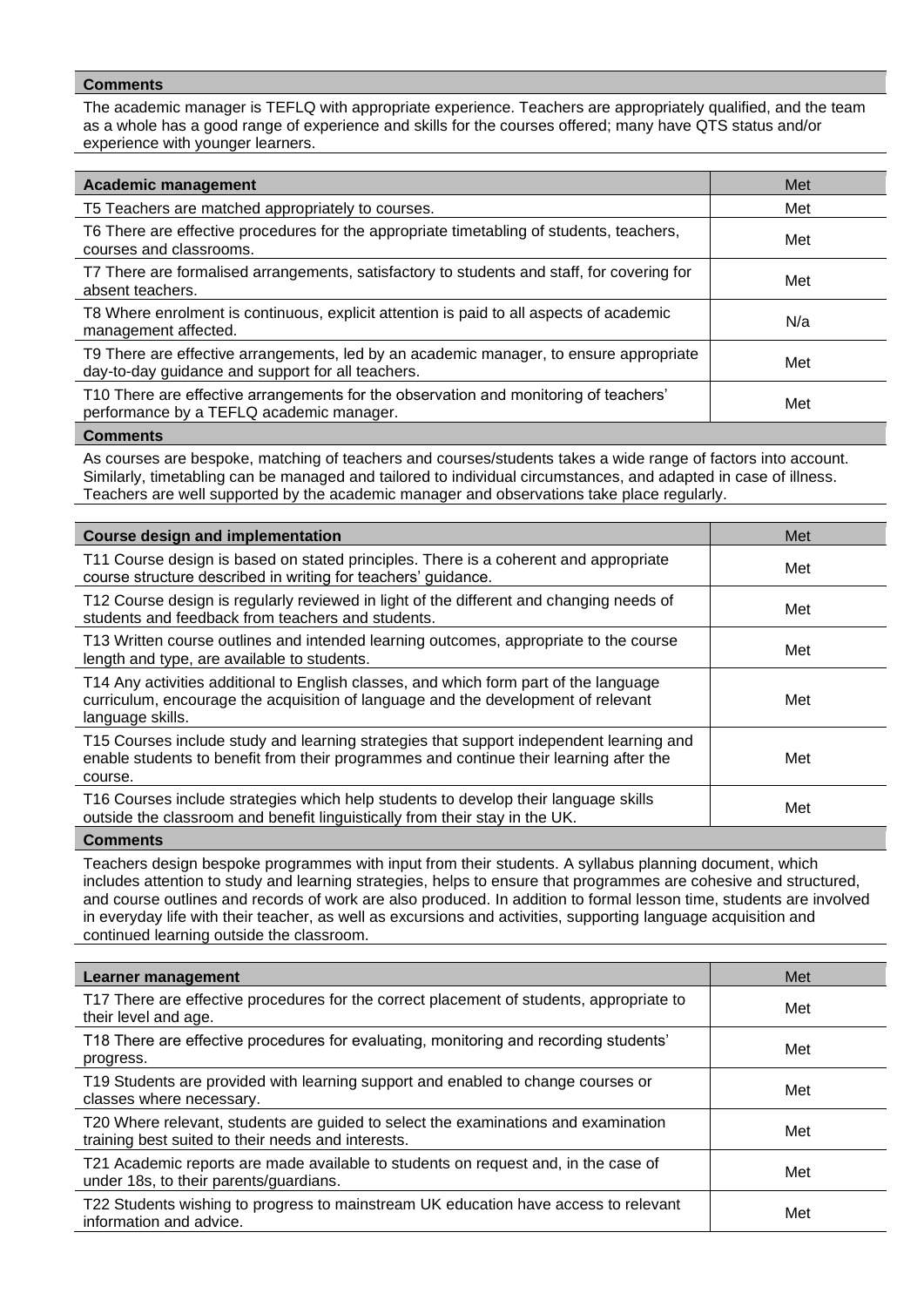The nature of the provider's bespoke programmes enables placement, progress and all aspects of learning support to be tailored to the individual.

#### **Classroom observation record**

| Number of teachers seen        |              |
|--------------------------------|--------------|
| Number of observations         |              |
| Parts of programme(s) observed | sample range |
| Commonte                       |              |

**Comment** 

Eight of eleven teachers timetabled during the week of the inspection were observed with a range of students of varying ages and course types/lengths.

| <b>Teaching: classroom observation</b>                                                                                                                                                          | Met |
|-------------------------------------------------------------------------------------------------------------------------------------------------------------------------------------------------|-----|
| T23 Teachers demonstrate sound knowledge and awareness of the use of English and<br>the linguistic systems underlying it, and provide appropriate models of both spoken and<br>written English. | Met |
| T24 The content of the lessons shows that the course objectives, the learning needs and<br>cultural backgrounds of the students have been taken into account.                                   | Met |
| T25 Lessons lead to relevant learning outcomes, made known to students and achieved<br>through a coherent sequence of activities.                                                               | Met |
| T26 Teaching techniques are appropriate to the focus of the lesson and to the needs of<br>the group and individual learners.                                                                    | Met |
| T27 Teachers promote learning by the effective management of the classroom<br>environment and resources.                                                                                        | Met |
| T28 Students receive appropriate and timely feedback on their performance during the<br>lesson.                                                                                                 | Met |
| T29 Lessons include activities to evaluate whether learning is taking place.                                                                                                                    | Met |
| T30 Teachers demonstrate the ability to engage students and create a positive learning<br>atmosphere.                                                                                           | Met |
|                                                                                                                                                                                                 |     |

#### **Comments**

T23 Teachers generally demonstrated sound knowledge and awareness, and provided appropriate models and examples. Some provided good explanations of language items as they arose.

T24 Plans and materials generally reflected student interests very clearly and sometimes cultural background had also been taken into account. In some cases, lessons addressed the specific needs of students in a one-to-one situation.

T25 Overall course outcomes were generally made clear as well as individual lesson outcomes in some cases. Lessons were logically sequenced.

T26 Teachers made use of a reasonable range of appropriate techniques, including elicitation, concept checking and In stronger lessons, teaching was effectively geared to the one-to-one context.

T27 Teaching areas were generally managed appropriately, and materials and other resources used effectively. Some teachers made good use of the home environment as a teaching resource.

T28 Teachers provided plentiful praise and encouragement as well as correcting errors that arose in the course of some activities. In a small number of lessons, there was evidence of a systematic approach to correction. T29 Lessons included review, and relevant short tasks to evaluate learning.

T30 Teachers had established good rapport with their students and were often able to make good use of personalisation. Students were clearly very involved in their lessons and finding them interesting and enjoyable.

#### **Classroom observation summary**

The teaching observed met the requirements of the Scheme, ranging from good to satisfactory, with the majority of the segments observed being satisfactory. Teachers demonstrated grammatical awareness and generally provided appropriate models through their own speech and writing. In many cases, lessons had been carefully planned with learners' interests and course objectives in mind. The techniques used were generally appropriate, and classroom resources were managed effectively. Teachers had often given thought to the evaluation of learning and feedback to learners and had created an atmosphere conducive to learning.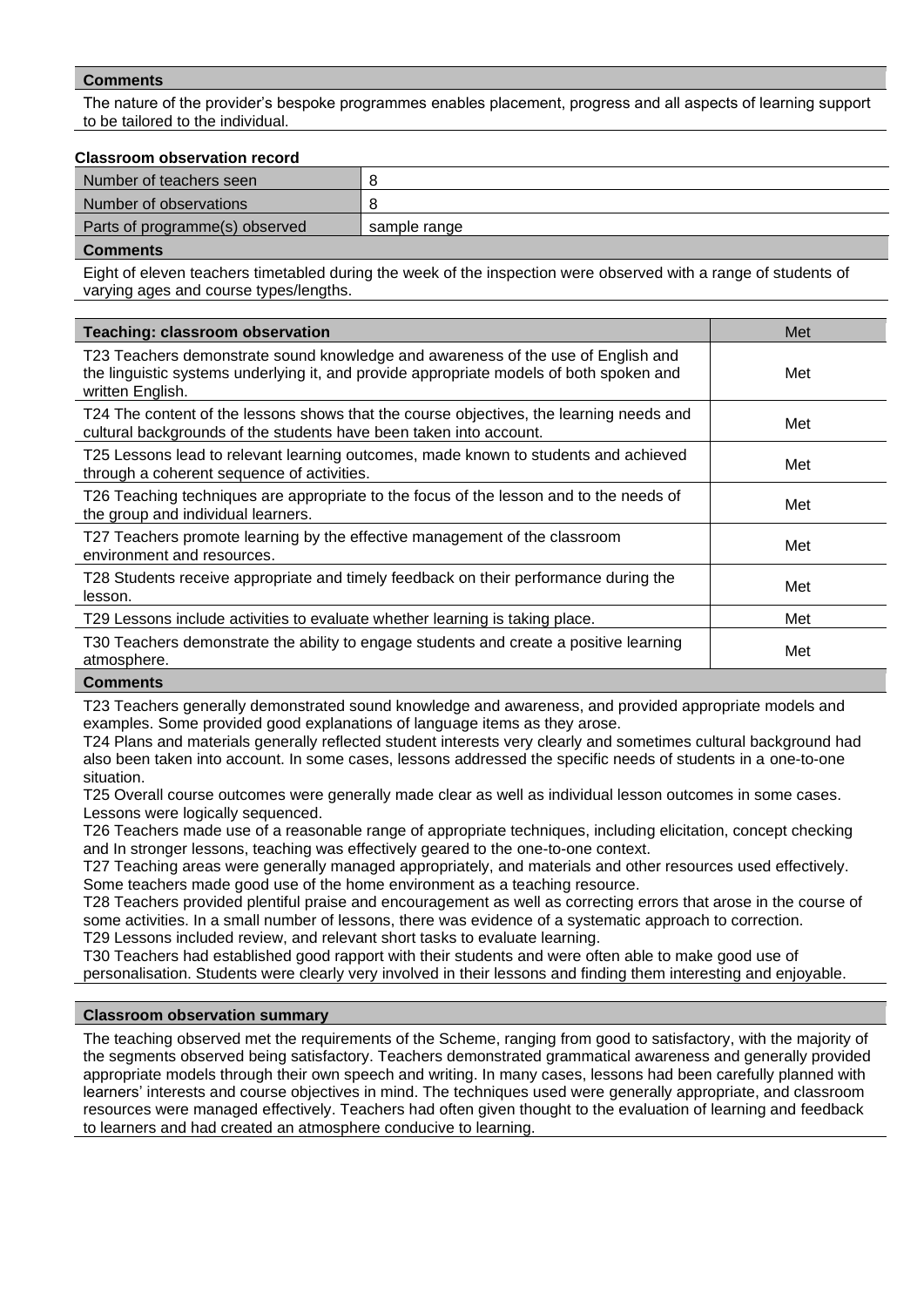## **Welfare and student services**

| <b>Care of students</b>                                                                                                                                                                                    | Met |
|------------------------------------------------------------------------------------------------------------------------------------------------------------------------------------------------------------|-----|
| W1 Providers ensure the safety and security of students on their premises by measures<br>appropriate to their age and background, and the location.                                                        | Met |
| W2 There is a comprehensive plan to respond to any emergency. This plan is known to<br>all staff, and relevant elements are known to students.                                                             | Met |
| W3 Students receive pastoral care appropriate to their age, background and<br>circumstances. All staff and students know the name(s) of the person or people who deal<br>with students' personal problems. | Met |
| W4 There are policies to promote tolerance and respect, and procedures for dealing with<br>any abusive behaviour. All staff and students are aware of these.                                               | Met |
| W5 Where relevant, students receive a 24-hour emergency contact number for the<br>provider, in writing.                                                                                                    | Met |
| W6 Students receive in advance information on the most appropriate forms of transport<br>between the point of entry to the UK and the provider or accommodation, including<br>approximate costs.           | Met |
| W7 Students receive advice on relevant aspects of life in the UK.                                                                                                                                          | Met |
| W8 Students have access to adequate health care provision.                                                                                                                                                 | Met |

#### **Comments**

There are very effective procedures in place to ensure the safety and security of the students while staying with their host/teacher. Hosts are required to conduct thorough risk assessments, which are checked during home visits, and to share this information with their student. Students receive a very high standard of age-appropriate individual care both from their host/teacher and also from head office staff. Every student has a personal video call during their first week with a course manager and is given the option to have a pre-arrival chat. There are well-presented policies to promote tolerance and respect. Respect and caring for others feature prominently in the organisation's ethos. Information both pre-arrival and during the stay is age-appropriate, comprehensive and helpful.

| Accommodation (W9-W22 as applicable)                                                                                                                                               | Met |
|------------------------------------------------------------------------------------------------------------------------------------------------------------------------------------|-----|
| All accommodation                                                                                                                                                                  |     |
| W9 Students have a comfortable living environment throughout their stay.                                                                                                           | Met |
| W10 Arrangements for cleaning and laundry are satisfactory.                                                                                                                        | Met |
| W11 A responsible representative inspects all accommodation (for safety and suitability)<br>before students are placed, and at least every two years after that.                   | Met |
| W12 Students receive written confirmation of accommodation booked, giving clear and<br>accurate information.                                                                       | Met |
| W13 There are effective procedures for identifying and resolving any problems students<br>have with their accommodation.                                                           | Met |
| W14 Accommodation providers receive written confirmation of the rules, terms and<br>conditions applied by the provider with respect to the provision of accommodation<br>services. | Met |
| W15 Students receive meals as agreed; these offer a well-balanced diet, taking into<br>account any reasonable dietary requirements students may have.                              | Met |

#### **Comments**

All the homes visited were of a very good standard and students' bedrooms were spacious and very comfortable. Regular checks are made on the accommodation and hosts are required to upload relevant safety documents onto the teachers' portal. Students receive very detailed information about their accommodation, including photographs of the property and the student's bedroom. Any problems are quickly identified by the course managers when speaking with the students. The host/teachers have thorough inductions and all the various handbooks, policies and procedures are found on the teachers' portal. Students reported that their meals were of a very good standard.

| Accommodation: homestay only                                                                                                                                                                  |     |
|-----------------------------------------------------------------------------------------------------------------------------------------------------------------------------------------------|-----|
| W16 Homestay hosts accommodate no more than four students at one time.                                                                                                                        | Met |
| W17 Homestay hosts do not accommodate more than one student with the same<br>language, unless the students, their agents, parents or legal guardians specifically<br>request this in writing. | Met |
| W18 No more than two students share the same bedroom, unless the students, their<br>agents, parents or legal guardians specifically request this in writing.                                  | Met |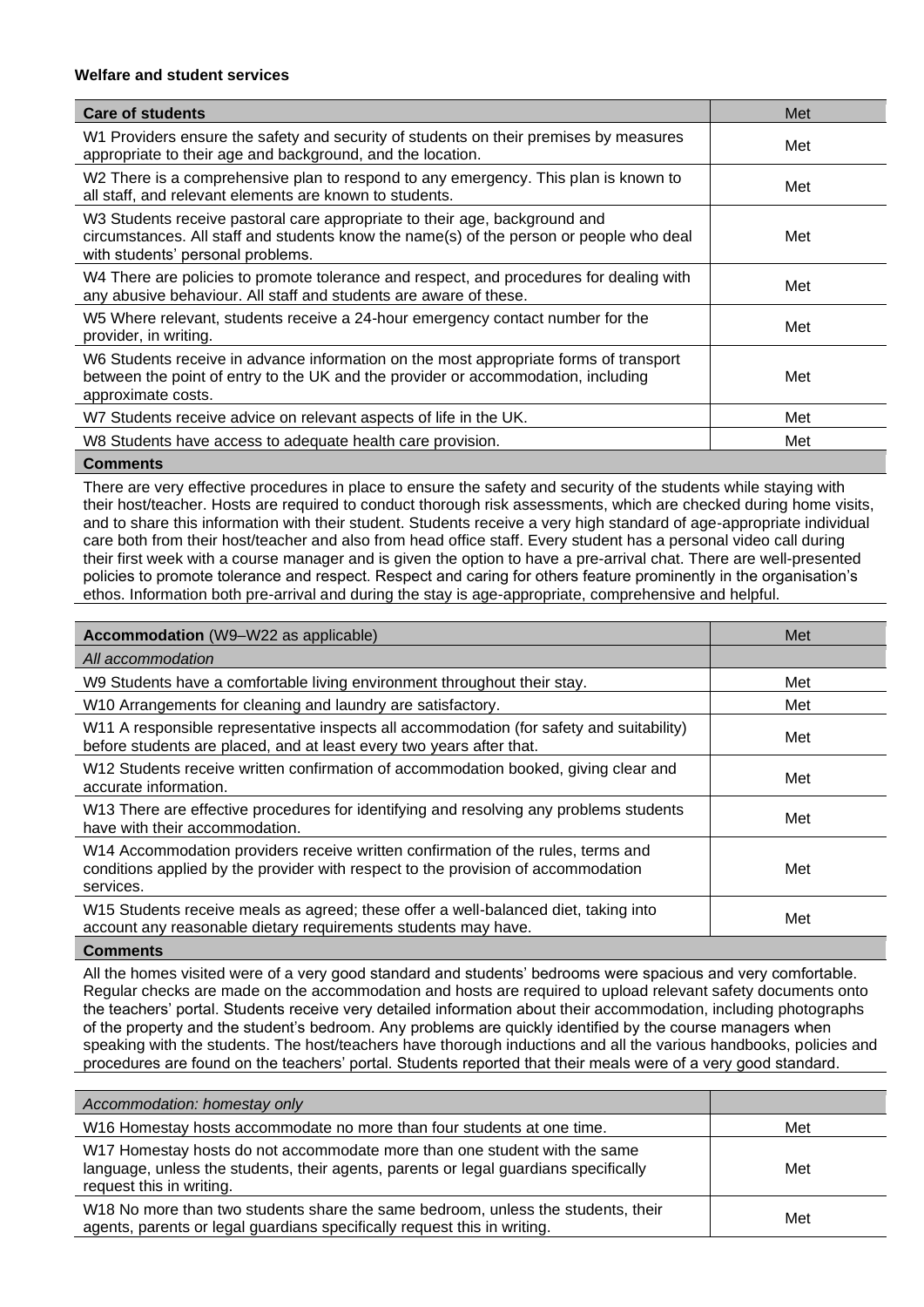| W19 English is the language of communication within the homestay home.                  | Met |
|-----------------------------------------------------------------------------------------|-----|
| W20 Hosts ensure that there is an adult available to receive students on first arrival. | Met |
| Commonte                                                                                |     |

All criteria in this area are fully met.

| Accommodation: other                                                                                                                           |     |
|------------------------------------------------------------------------------------------------------------------------------------------------|-----|
| W21 Students receive information about the implications of their living in private rented<br>accommodation and advice in case of difficulties. | N/a |
| W22 The provider monitors any other accommodation recommended, and booking and<br>payment arrangements are clear.                              | N/a |
| <b>Comments</b>                                                                                                                                |     |

None.

| Leisure opportunities                                                                                                                                                      | Met |
|----------------------------------------------------------------------------------------------------------------------------------------------------------------------------|-----|
| W23 Students have appropriate information about and access to social, cultural and<br>sporting events and activities which enhance their experience of studying in the UK. | Met |
| W24 The content of any leisure programme is appropriate to the age and interests of the<br>students.                                                                       | Met |
| W25 Any leisure programmes are well organised and sufficiently resourced.                                                                                                  | Met |
| W26 There are effective systems to ensure the health and safety of students on all on-site<br>and off-site activities.                                                     | Met |
| W27 Staff supervising sporting and leisure activities on or off-site have appropriate<br>experience and training.                                                          | Met |
|                                                                                                                                                                            |     |

#### **Comments**

Students are given very good information before arrival about available local opportunities and the possible activities and excursions that can be included as part of their home tuition experience. On arrival, the programme is adjusted to suit the more specific requests and interests of each student. The host/teachers are given guidance and support in both organising the programme and in risk assessment to ensure the safety of students. Any activities requiring additional supervision or training are jointly assessed for safety by the host teacher and head office.

## **Safeguarding under 18s**

| <b>Safeguarding under 18s</b>                                                                                                                                                                                                                                   | Met |
|-----------------------------------------------------------------------------------------------------------------------------------------------------------------------------------------------------------------------------------------------------------------|-----|
| S1 There is a safeguarding policy which specifies procedures to ensure the safety and<br>well-being of all students under the age of 18. A named member of staff is responsible for<br>implementing this policy and responding to child protection allegations. | Met |
| S2 The provider makes the policy known to all adults in contact with under 18s through<br>their role with the organisation, and provides guidance or training relevant to its effective<br>implementation.                                                      | Met |
| S3 The provider has written parental/guardian consent reflecting the level of care and<br>support given to students under 18, including medical consent.                                                                                                        | Met |
| S4 Recruitment procedures for all roles involving responsibility for or substantial access to<br>under 18s are in line with safer recruitment good practice and the organisation's<br>safeguarding policy.                                                      | Met |
| S5 There are suitable arrangements for the supervision and safety of students during<br>scheduled lessons and activities.                                                                                                                                       | Met |
| S6 There are suitable arrangements for the supervision and safety of students outside the<br>scheduled programme.                                                                                                                                               | Met |
| S7 There are suitable arrangements for the accommodation of students.                                                                                                                                                                                           | Met |
| S8 There are suitable arrangements to ensure contact between the provider and parents,<br>legal guardians or their nominated representatives concerning the welfare of students.                                                                                | Met |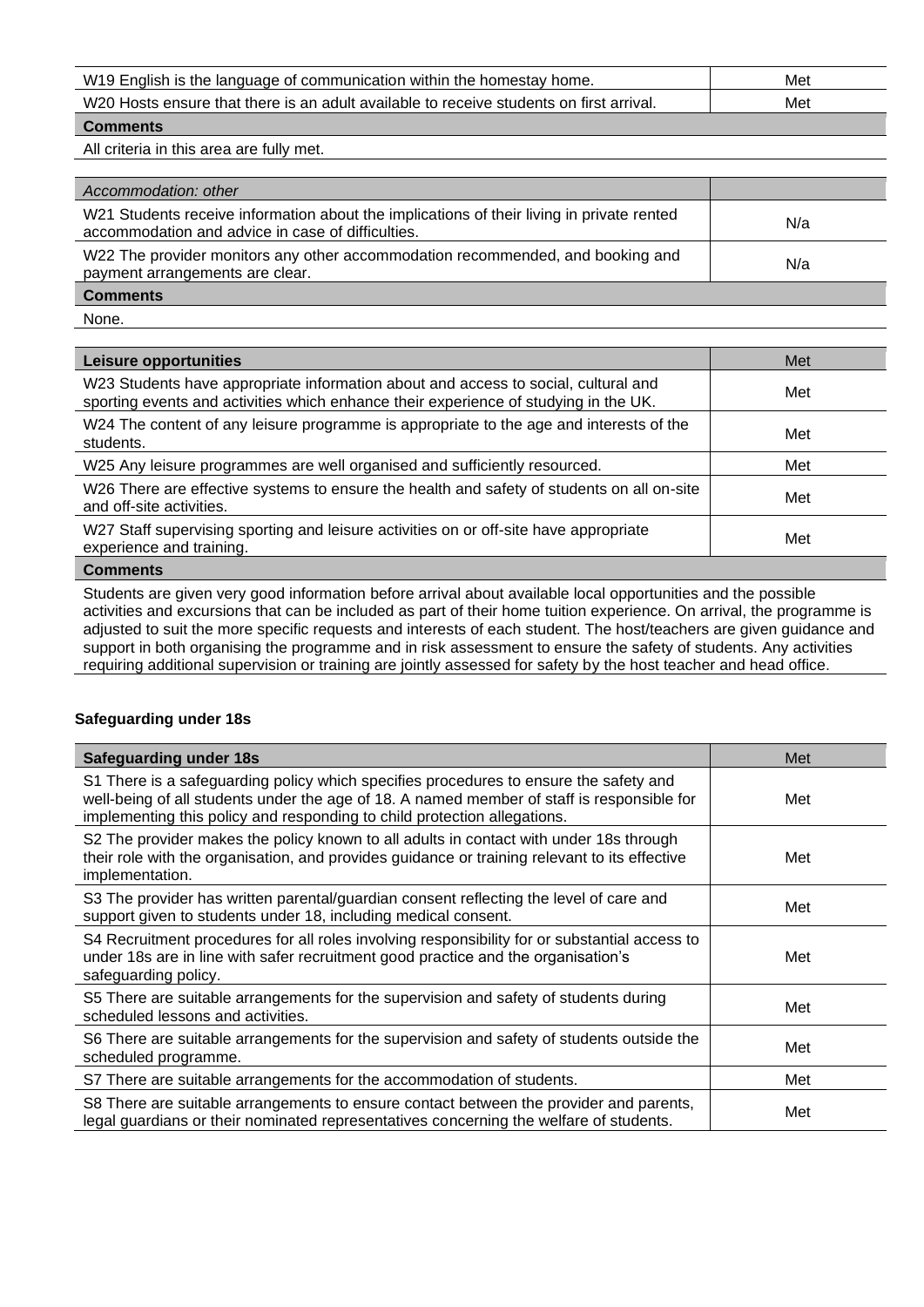Most of the students were under 18 at the time of the inspection. This is generally the case, particularly during the summer and boarding school holidays.

The safeguarding policy is very thorough and widely available. There is a clear safeguarding management structure within the organisation. The designated and deputy safeguarding leads, as well as three managers are trained to specialist level. All host/teachers are required to train to basic level, renewable annually. Parents are given very detailed information about the level of care and the rules, suited to different age groups. There are very rigorous safer recruitment procedures in place for staff and host/teachers. Host/teachers are fully aware of their responsibilities regarding supervision, and support is always available from head office as needed. Currently, because of the pandemic, students are not allowed any unsupervised time, but normally there are clear rules that they and the hosts agree to. The home tuition accommodation is very suitable for under 18s and there are very effective arrangements in place to ensure as much contact as needed or wanted between the parents, legal guardians and the school.

## **Declaration of legal and regulatory compliance**

D1 The organisation certifies that it operates at all times in accordance with the declarations in the *Declaration of legal and regulatory compliance*.

The Accreditation Scheme requires accredited providers to comply with all applicable laws and regulations. Providers must take steps to ensure that they are aware of, and comply with, all existing and new legal requirements.

On initial application and annual renewal of accreditation, providers are required to confirm that they are complying with all applicable laws and regulations.

Inspectors will check a random sample of items during inspection, in relation to criterion D1; if they find evidence of a breach of statutory or other legal requirements, the provider will be required to submit evidence of compliance confirmed by the appropriate regulatory body.

Any breach of the law or regulations will be viewed seriously by the Scheme and may result in the withdrawal or withholding of accreditation.

Any sustained breach of the law or regulations which an accredited provider fails upon reasonable notice to remedy will result in accreditation being withdrawn.

| <b>Comments</b> |  |
|-----------------|--|
| ---             |  |

# D1 The items sampled were satisfactory.

## **Organisation profile**

| Inspection history                                                   | Dates/details                                                              |
|----------------------------------------------------------------------|----------------------------------------------------------------------------|
| First inspection                                                     | 2008                                                                       |
| Last full inspection                                                 | 2016                                                                       |
| Subsequent spot check (if applicable)                                | N/a                                                                        |
| Subsequent supplementary check (if applicable)                       | N/a                                                                        |
| Subsequent interim visit (if applicable)                             | N/a                                                                        |
| <b>Current accreditation status</b>                                  | Accredited                                                                 |
| Other related non-accredited activities (in brief) at this<br>centre | Guardianship, online tuition (academic subjects),<br>home tuition in Spain |
| Other related accredited schools/centres/affiliates                  | N/a                                                                        |
| Other related non-accredited schools/centres/affiliates              | N/a                                                                        |

#### **Private sector**

| Date of foundation             | 1995                                                                    |
|--------------------------------|-------------------------------------------------------------------------|
| Ownership                      | Name of company: Living Learning English Ltd<br>Company number: 6132639 |
| Other accreditation/inspection | N/a                                                                     |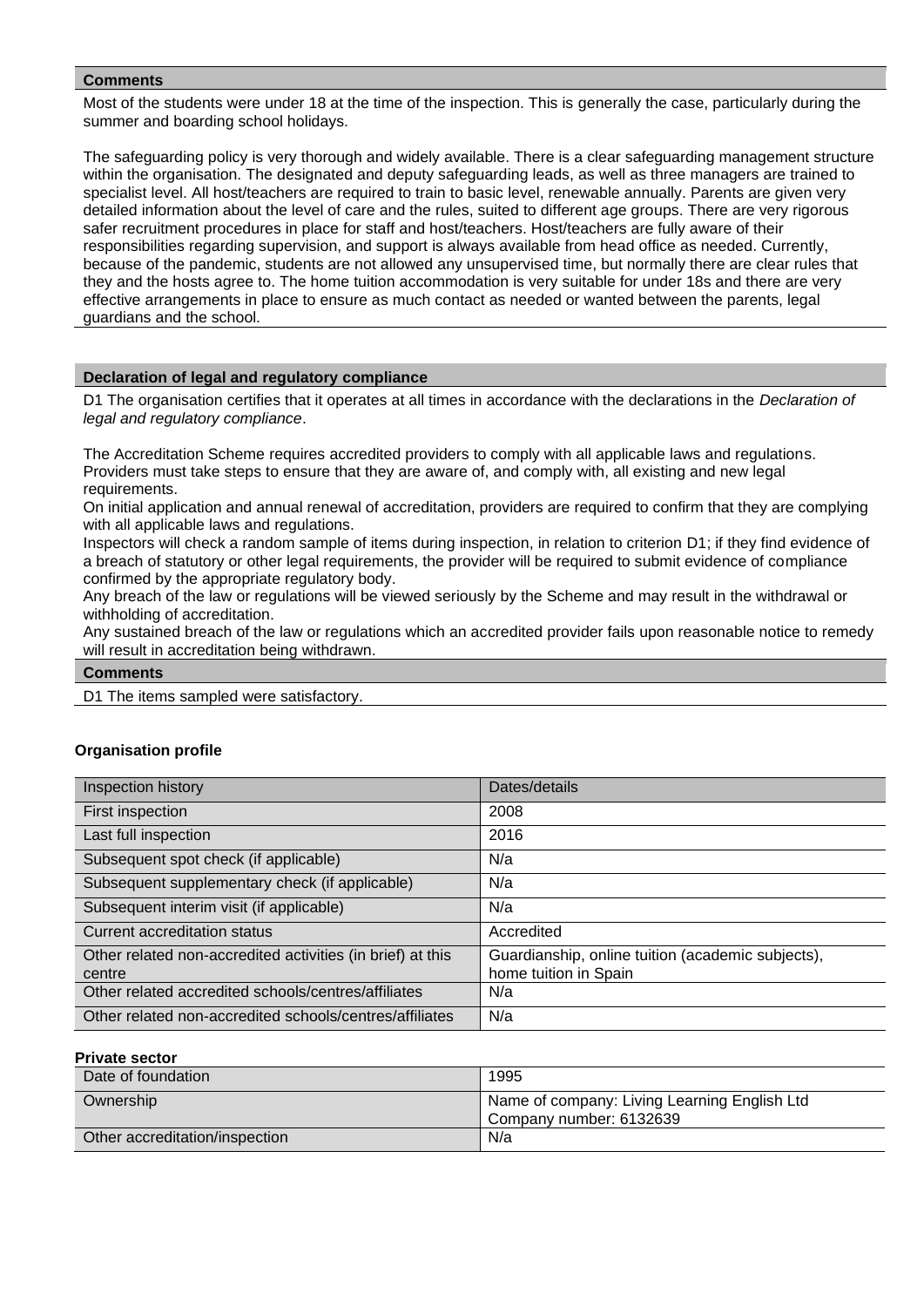| <b>Premises profile</b>                                   |                                                  |
|-----------------------------------------------------------|--------------------------------------------------|
| Details of any additional sites in use at the time of the | N/a                                              |
| inspection but not visited                                |                                                  |
| Details of any additional sites not in use at the time of | Head Office: 27 Portland Square, Bristol BS2 8SA |

| <b>Student profile</b>                               | At inspection            | In peak week: July       |
|------------------------------------------------------|--------------------------|--------------------------|
| <b>ELT/ESOL students (eligible courses)</b>          | At inspection            | In peak week             |
| Full-time ELT (15+ hours per week) 18 years and over | 3                        | 6                        |
| Full-time ELT (15+ hours per week) aged 16-17 years  | 3                        | 10                       |
| Full-time ELT (15+ hours per week) aged under 16     | 6                        | 7                        |
| Part-time ELT aged 18 years and over                 | 0                        | 0                        |
| Part-time ELT aged 16-17 years                       | $\Omega$                 | 0                        |
| Part-time ELT aged under 16 years                    | 0                        | 0                        |
| <b>Overall total ELT/ESOL students shown above</b>   | 12                       | 23                       |
| Junior programmes: advertised minimum age            | 10                       | 10                       |
| Junior programmes: advertised maximum age            | 17                       | 17                       |
| Junior programmes: predominant nationalities         | Chinese, Russian, French | Chinese, Russian, French |
| Adult programmes: advertised minimum age             | 18                       | 18                       |
| Adult programmes: typical age range                  | $18 - 60$                | $18 - 60$                |
| Adult programmes: typical length of stay             | $1-2$ weeks              | $1-2$ weeks              |
| Adult programmes: predominant nationalities          | Spanish                  | Spanish                  |

| <b>Staff profile</b>                                                                            | At inspection | In peak week<br>July |
|-------------------------------------------------------------------------------------------------|---------------|----------------------|
| Total number of teachers on eligible ELT courses                                                |               | 20                   |
| Number teaching ELT 20 hours and over a week                                                    |               |                      |
| Number teaching ELT under 19 hours a week                                                       | 9             |                      |
| Number of academic managers for eligible ELT courses                                            |               |                      |
| Number of management (non-academic) and<br>administrative staff working on eligible ELT courses |               |                      |
| Total number of support staff                                                                   | 5             |                      |

# **Academic manager qualifications profile**

the inspection and not visited

| Profile at inspection                                                            |                                |
|----------------------------------------------------------------------------------|--------------------------------|
| Professional qualifications                                                      | Number of academic<br>managers |
| <b>TEFLQ qualification</b>                                                       |                                |
| Academic managers without TEFLQ qualification or three years relevant experience |                                |
| Total                                                                            |                                |
| Comments                                                                         |                                |
| None.                                                                            |                                |

# **Teacher qualifications profile**

| Profile in week of inspection                        |                    |  |
|------------------------------------------------------|--------------------|--|
| Professional qualifications                          | Number of teachers |  |
| <b>TEFLQ</b> qualification                           |                    |  |
| <b>TEFLI</b> qualification                           | 11                 |  |
| Holding specialist qualifications only (specify)     | ი                  |  |
| Qualified teacher status only (QTS)                  |                    |  |
| Teachers without appropriate ELT/TESOL qualification |                    |  |
| Total                                                |                    |  |